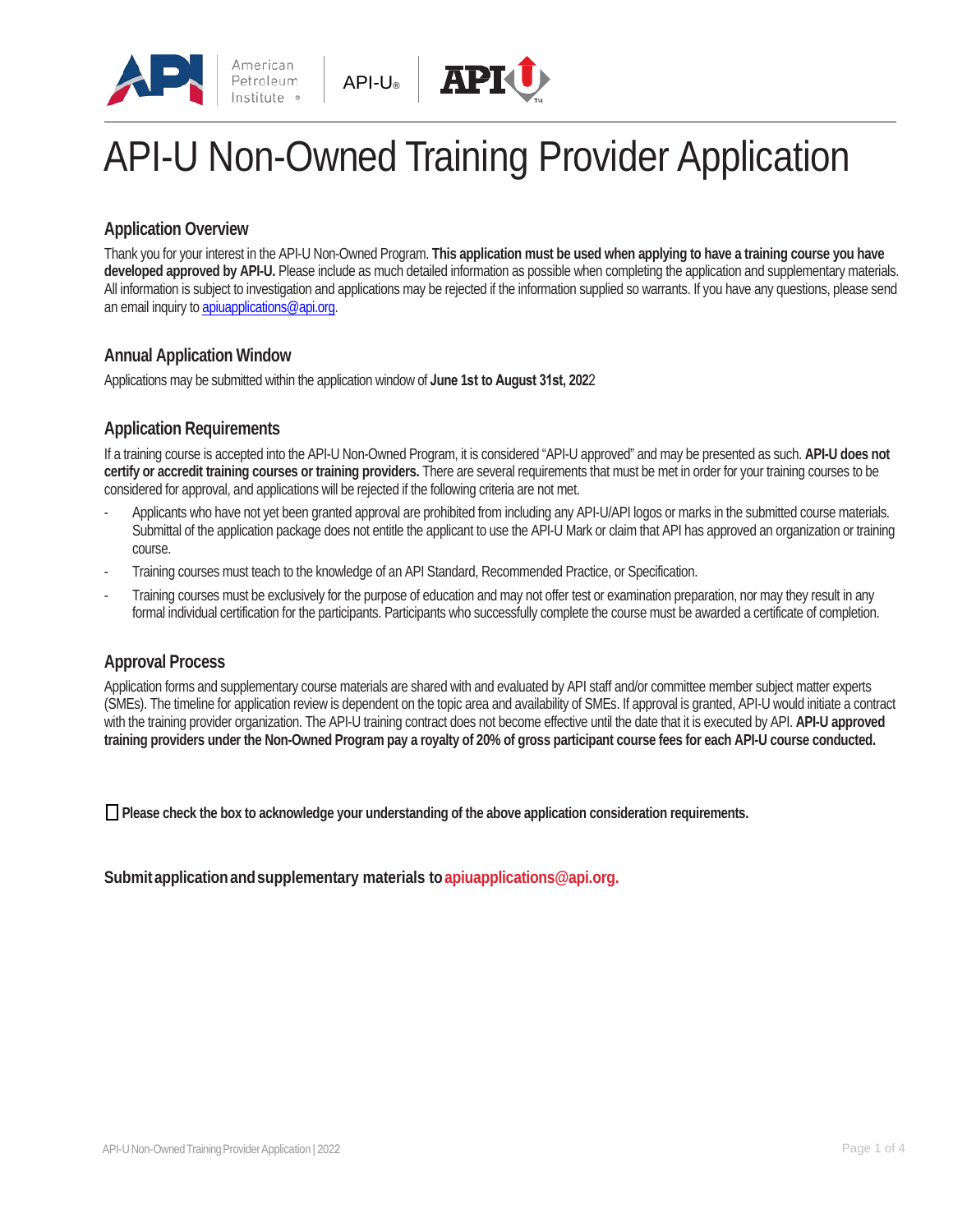



## **Company Information**

| Name:                                                                    |                             |                                 |                              |  |
|--------------------------------------------------------------------------|-----------------------------|---------------------------------|------------------------------|--|
| Address:                                                                 |                             |                                 |                              |  |
| City:                                                                    |                             | State/Province:                 |                              |  |
| Zip Code:                                                                |                             | Country:                        |                              |  |
| Company Contact:                                                         |                             |                                 |                              |  |
| Phone:                                                                   | Email:                      |                                 |                              |  |
| (Include country and city codes if outside the United States and Canada) |                             |                                 |                              |  |
| Website:                                                                 |                             | Social Media Outlets:           |                              |  |
| Areas of Operation (check below all that apply):                         |                             | Years in Operation:             |                              |  |
| $\Box$ Aviation                                                          | $\Box$ Inspection           | Oilfield Equipment Manufacturer | $\square$ Service            |  |
| $\Box$ Colleges and Universities                                         | $\Box$ Integrated           | Oilfield Service Company        | □ Software Provider          |  |
| $\Box$ Consultants                                                       | $\Box$ Manufacturing        | $\Box$ Petrochemical            | □ Standards Association      |  |
| <b>O</b> Converted                                                       | $\Box$ Marine               | $\Box$ Petroleum                | □ State and Local Government |  |
| $\Box$ Distribution                                                      | Marine Service or Equipment | $\Box$ Pipeline                 | $\Box$ Training              |  |
| $\square$ Downstream                                                     | Measurement Equipment       | □ Pipeline Service or Equipment | <b>U</b> Upstream            |  |
| $\Box$ Drilling                                                          | Manufacturer                | Refining or Marketing           | □ Upstream Equipment and     |  |
| Engineering Design                                                       | $\Box$ Midstream            | <b>Equipment Manufacturer</b>   | Service                      |  |
| $\Box$ Environmental Engineering                                         | □ Midstream Processer       | $\blacksquare$ Reseller         | $\Box$ Other:                |  |
|                                                                          | $\Box$ Non-Profit           | $\Box$ Retail                   |                              |  |

Current percentage of business focused on training:

Current number of training courses offered and in what subject matter (describe below or attach a training catalog/course listing):

Current methods used to market training courses:

Description of training facilities:

#### Estimated pricing of courses: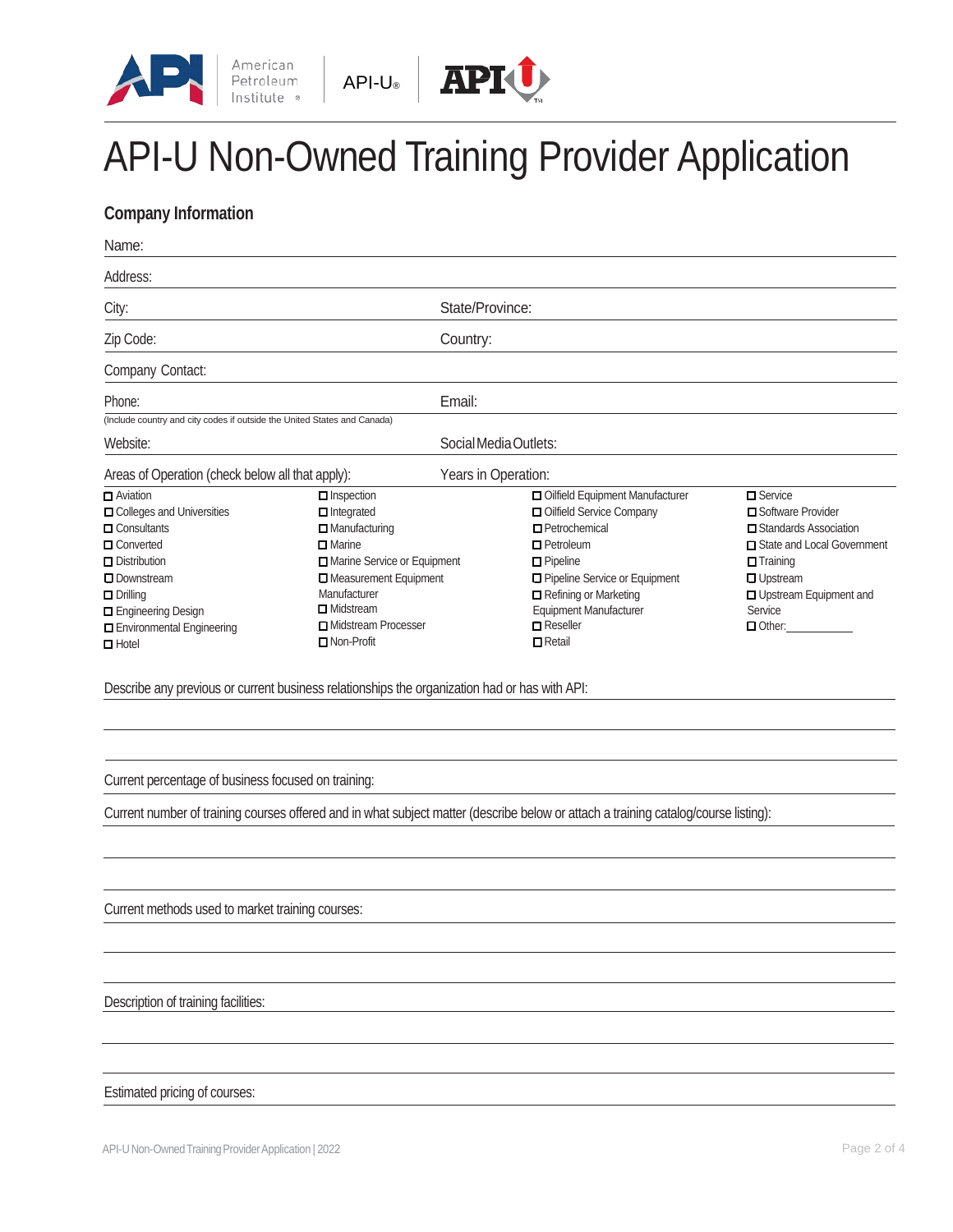



| Will you be instructing courses outside the United States?           | $\sqcup$ Yes<br>$\Box$ No |
|----------------------------------------------------------------------|---------------------------|
| If Yes, please list all countries:                                   |                           |
| Will you be instructing courses in any languages other than English? | $\Box$ Yes<br>$\Box$ No   |
| If Yes, please list all languages:                                   |                           |

## **Training Course Information**

| Course Title | <b>API Standard/Recommended</b><br>Practice/Specification Based On | Length of Course<br>(days and hours) |
|--------------|--------------------------------------------------------------------|--------------------------------------|
|              |                                                                    |                                      |
|              |                                                                    |                                      |
|              |                                                                    |                                      |
|              |                                                                    |                                      |

\* If more courses are proposed than the allotted space, please attach a separate document with the requested information

#### **The following supplementary materials (in English) are required for each course:**

- 1. Course Outline
	- Each outline should include the name of the API standard(s)/recommended practice(s), a course overview including learning objectives and list of modules, a breakdown of the course schedule, the length of the course, and the minimum/maximum class size.
- 2. Course Memo
	- Include a summary of the history of the course and the justification for approval. How long has the course been offered, or is it newly developed? If currently offered, indicate how many courses are conducted per year and the number of annual participants. If newly developed, estimate projections for the number of courses conducted and participants trained per year.
- 3. Course Calendar
- Include the course calendar for each submitted course. If calendar is not available, please provide the frequency of course dates.
- 4. Course PowerPoint/Presentation (with student workbook and/or facilitator guide, if applicable)
- 5. CourseExam(ifapplicable)
	- Includeexamifoneisrequired.
	- Include passing grade percentage.
- 6. Copy of Certificate of Completion you provide attendees (if applicable)